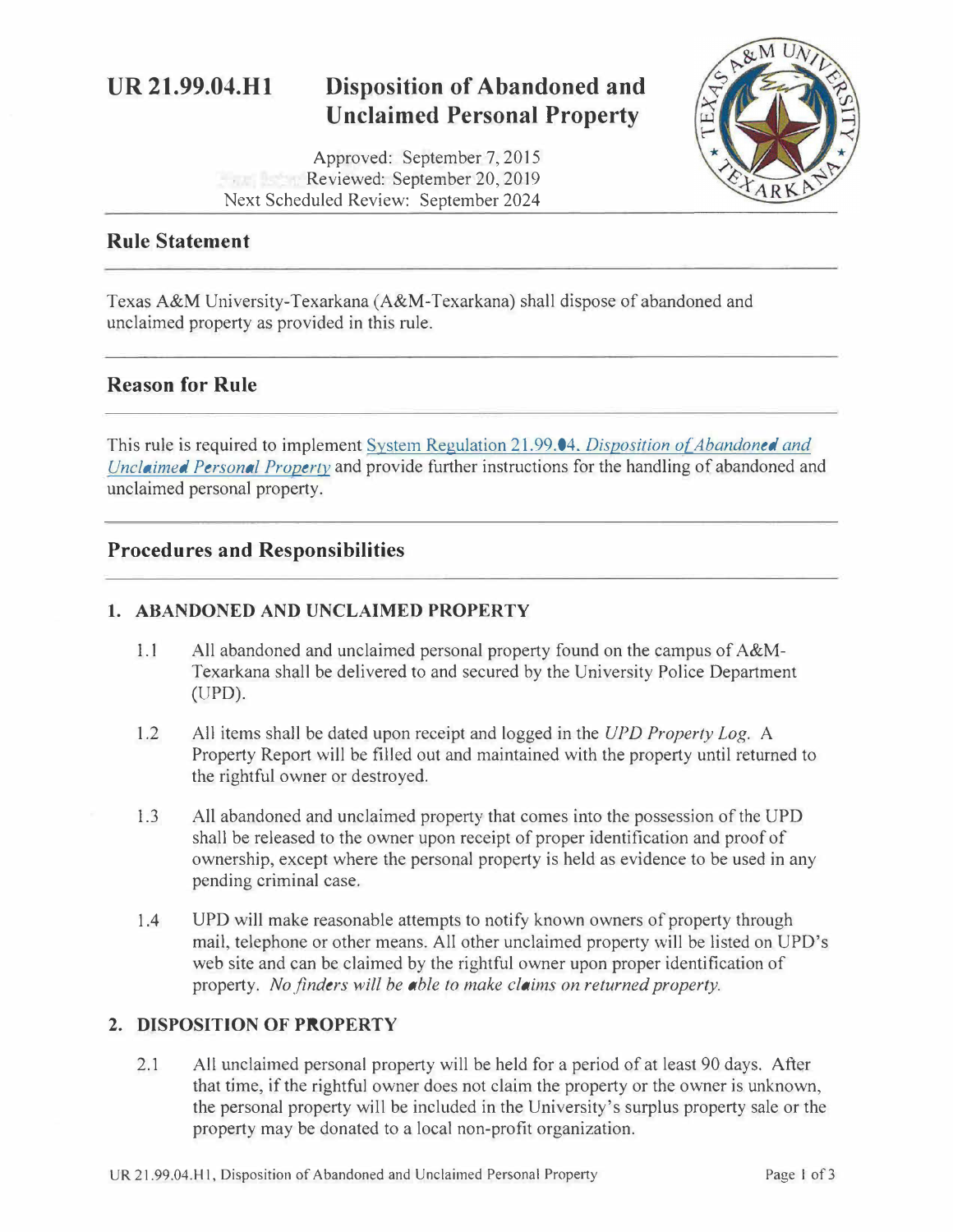- 2.2 Security sensitive items, including but not limited to, bank/credit cards, social security cards, checks, school identification cards, and driver licenses will be handled according to procedures mandated by the issuing office. Checks, bank cards, and/or credit cards will be shredded.
- 2.3 Electronic media storage devices (i.e. thumb drives, flash drives, etc.) without unique distinguishable markings on the surface that have not been claimed after ninety (90) days shall be destroyed by the UPD Property Sergeant.
- 2.4 Items with no intrinsic value shall be kept for ninety (90) days and if not claimed will be destroyed by the UPD Property Sergeant. This would include items such as keys, medicines, notebooks, etc.

#### **3. AUCTION**

3. 1 Proceeds derived from the handling, storage or sale of such property (including unclaimed cash) will be deposited in an appropriate Student Affairs account and managed by the Assistant Vice President of Student Affairs. Proceeds will be used for the benefit of the student body.

## **Related Statutes, Policies, or Requirements**

Texas Education Code §51 [.213 Abandoned Personal Property](http://www.statutes.legis.state.tx.us/Docs/ED/htm/ED.51.htm#51.213)  System Regulation 21.99.04, *Disposition of Abandoned and Unclaimed Personal Property* 

#### **Definitions**

Abandoned or Unclaimed Property: Personal property is considered abandoned or unclaimed if the identity or the valid address of the owner cannot be determined from the information available to the holder of the property.

#### **Contact Office**

University Police Department 903.223.3 114